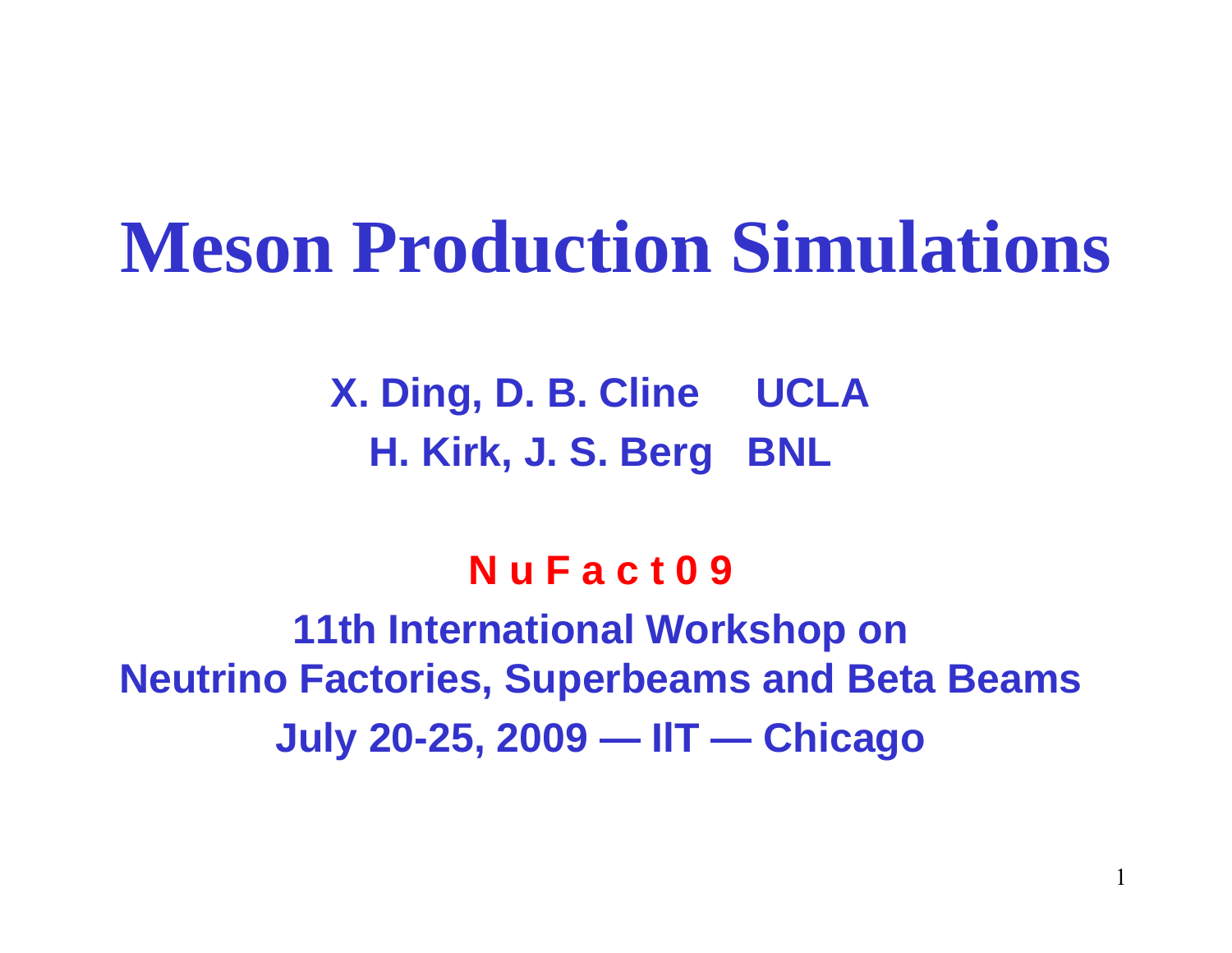# **Outline**

- Mercury Target Geometry and Optimized Target Parameters (Beam below Mercury Jet)
- Beam Initial Position, Beam/Jet Crossing Angle and Beam Path Length inside the Hg Jet (Beam below Mercury Jet)
- Multiple Proton Beam Entry Directions (Beam around Mercury Jet)
- Meson Production
- Summary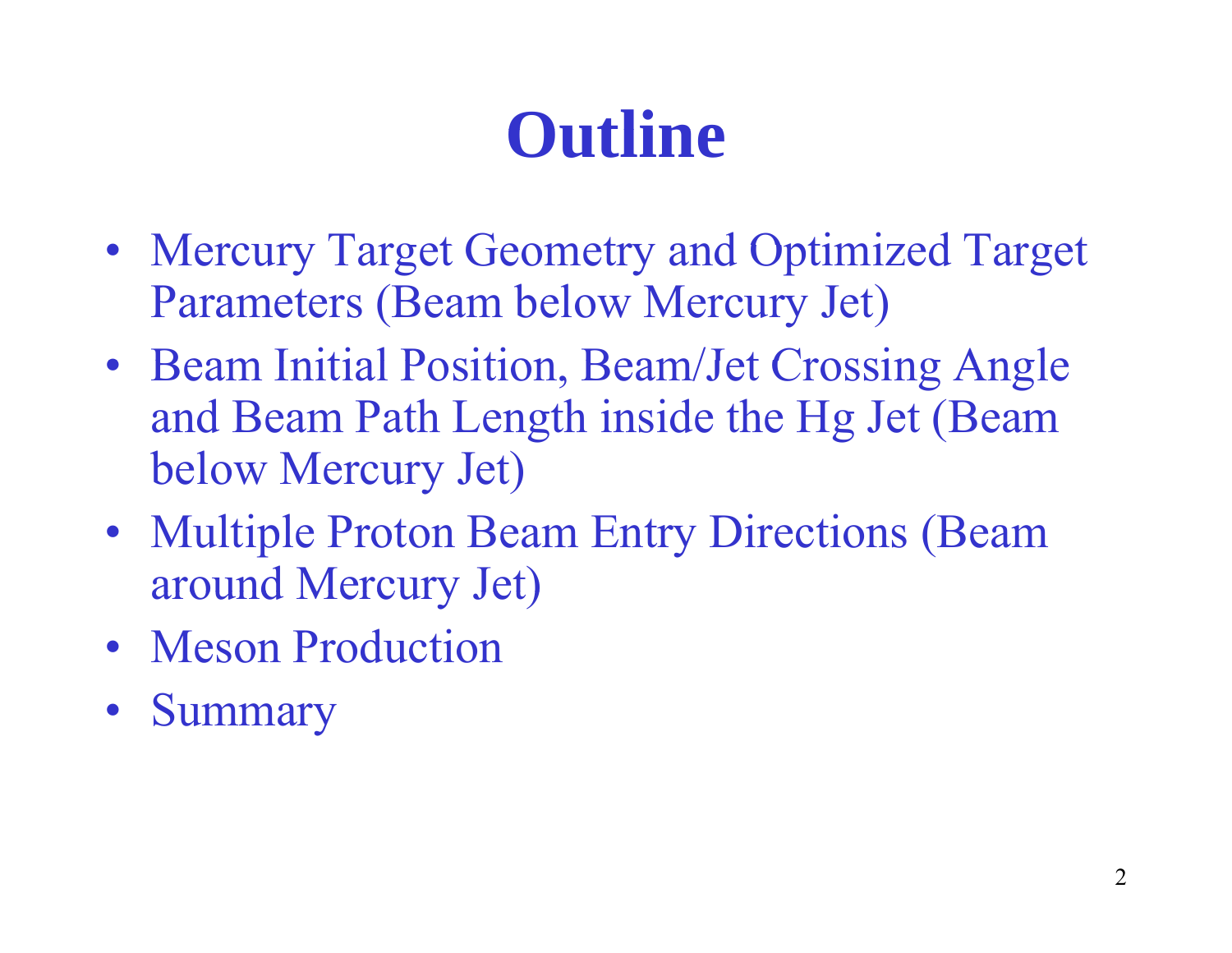# **Neutrino Factory Target Concept**

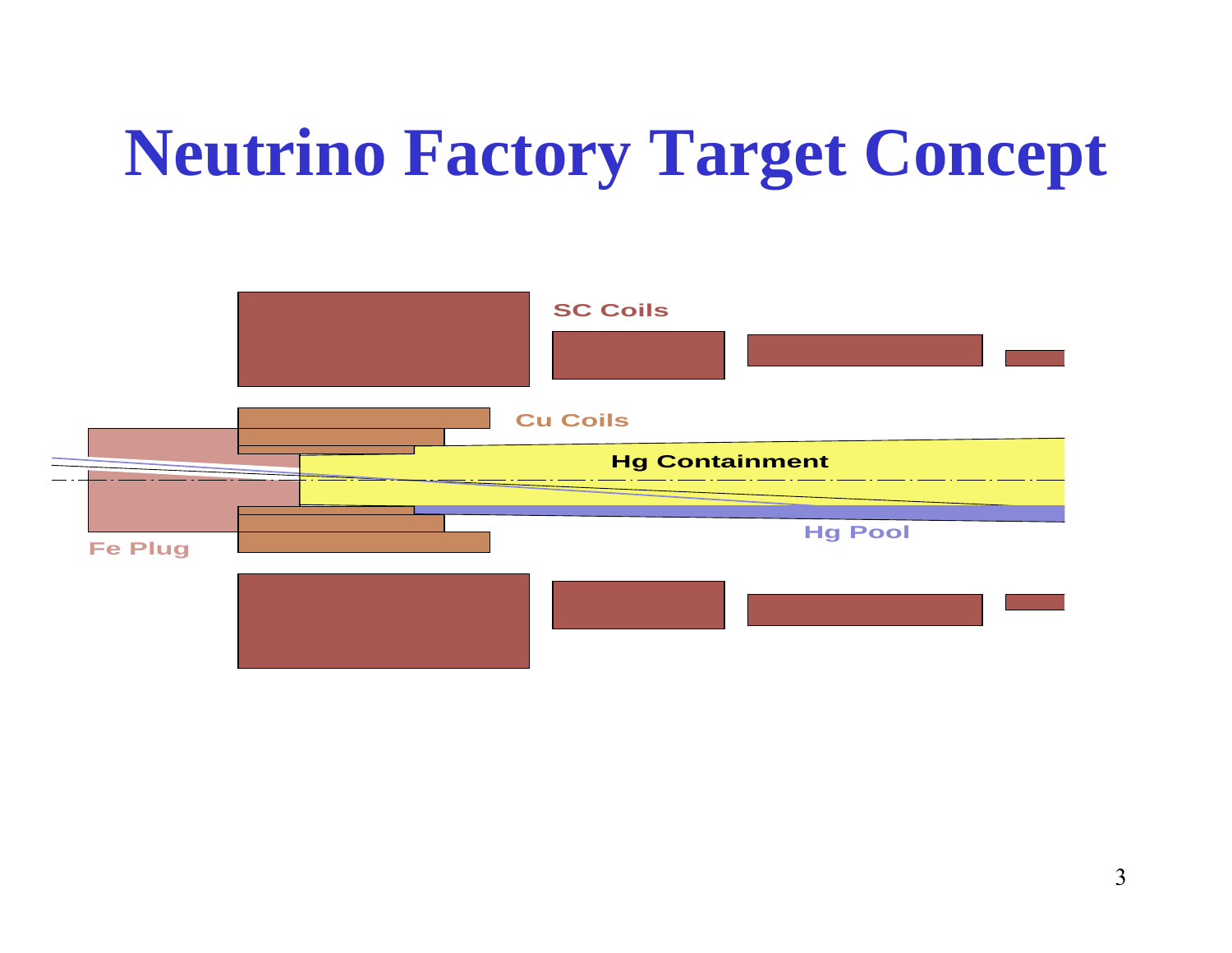# **Mercury Target Geometry**



- 1. The proton beam is below the Hg jet at z=-75cm.
- 2. Count all the pions and muons of positives and negatives that cross the transverse plane at z=50m.
- 3. For this analysis we select all pions and muons with 40MeV<KE<180MeV.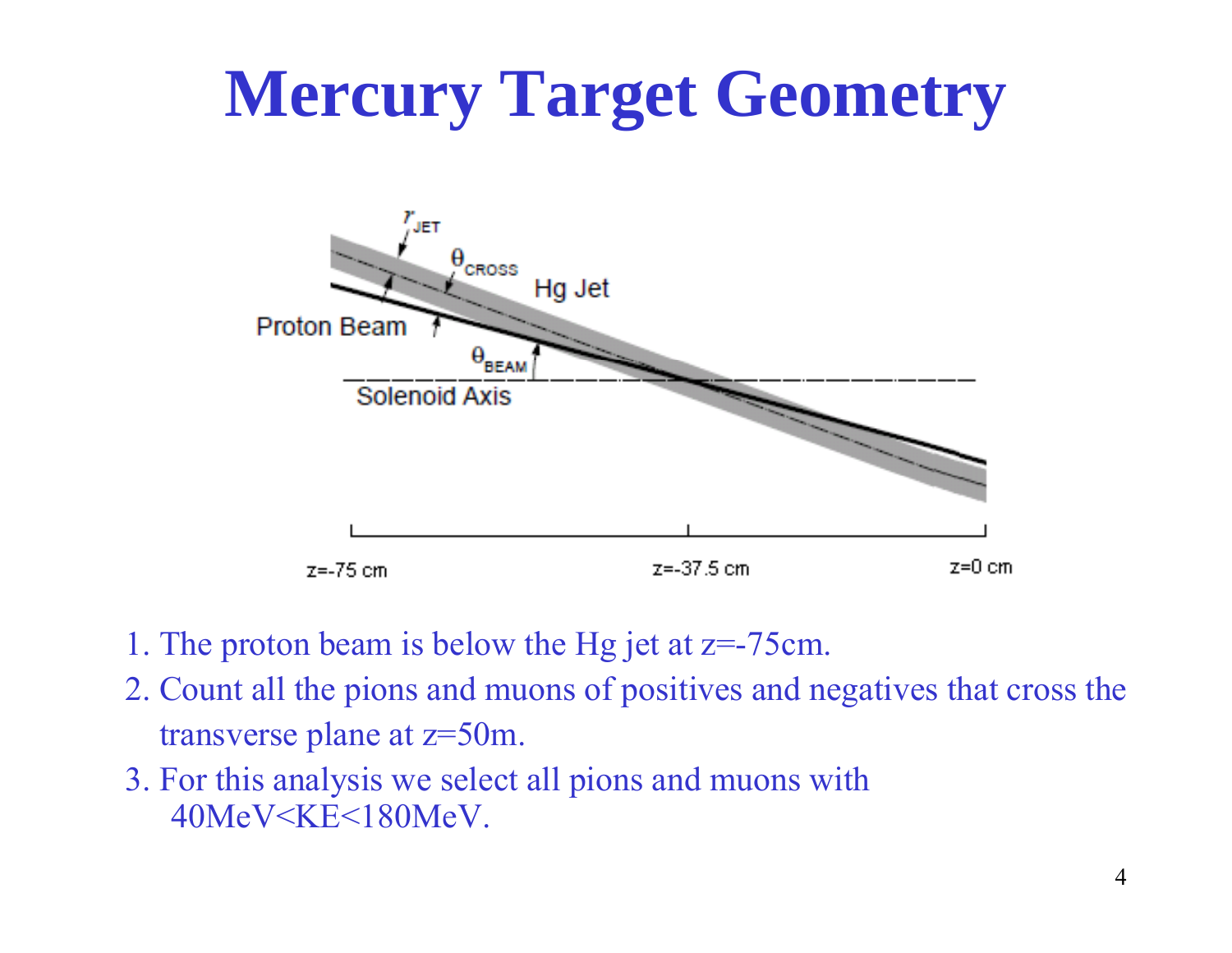#### **Optimized Target Parameters at z=-75cm**



- 1. Beam and Jet cross only at z=-37.5cm. Beam angles also vary at different z. So the crossing angle at  $z=-75$ cm actually means the an gle between beam movin g direction and jet.
- 2. Previous Baseline: radius of 0.5cm,beam angle of 67mrad and beam/jet crossing angle of 33mrad.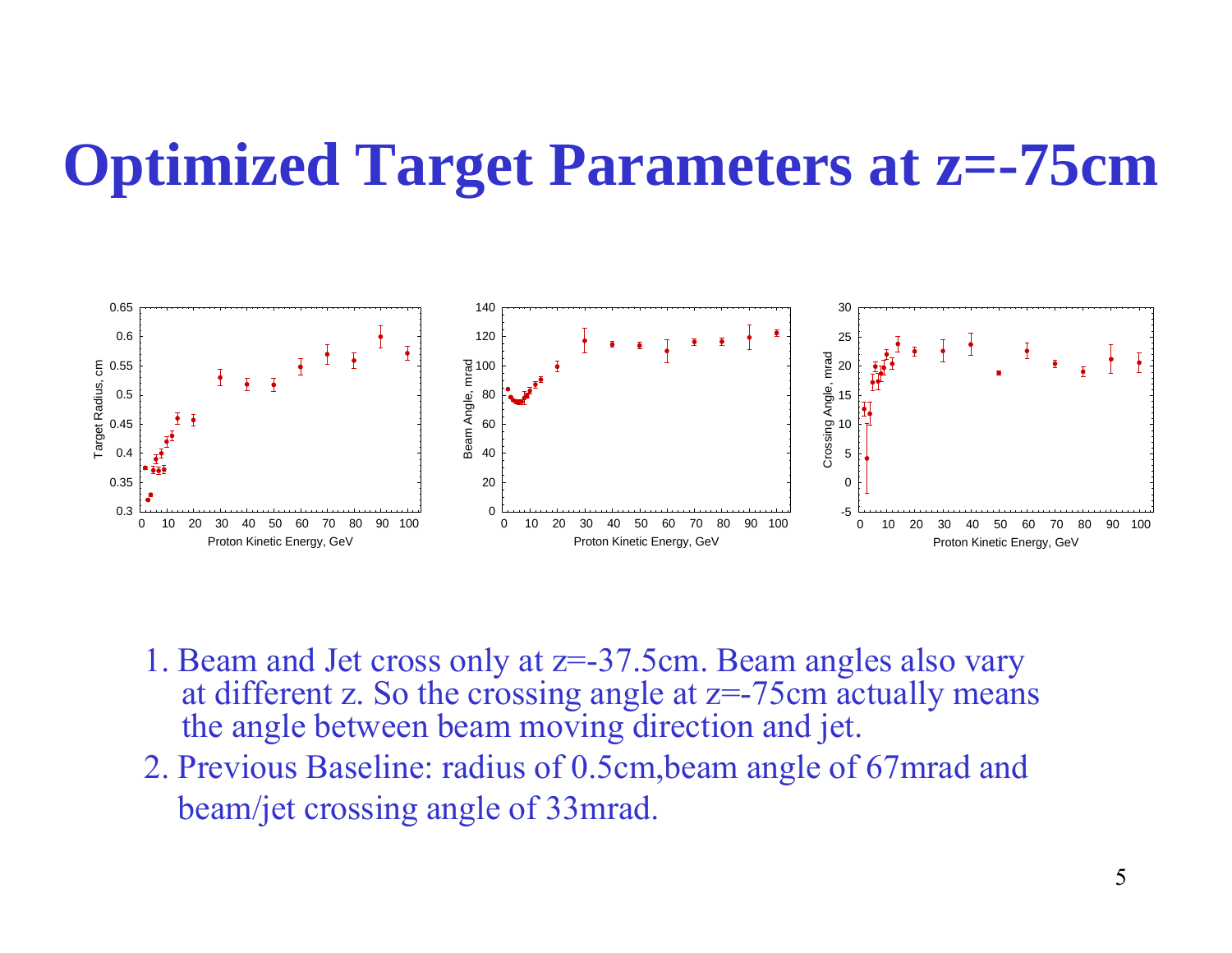# **Meson Production w/wt O ptimization**

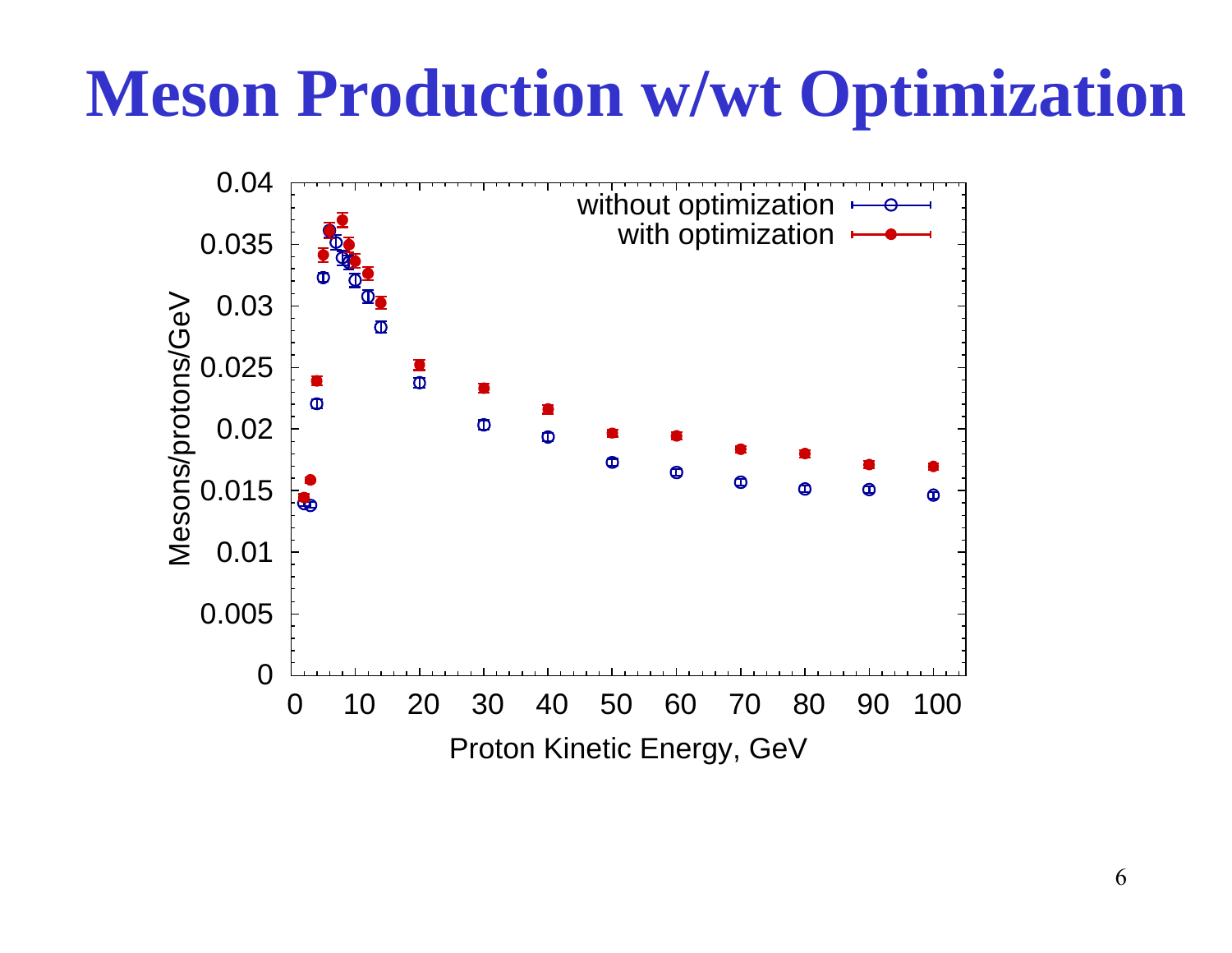#### **Required Beam Initial Position at <sup>z</sup> z=- 75cm to Achieve x=y=0 at z=-37.5cm)**

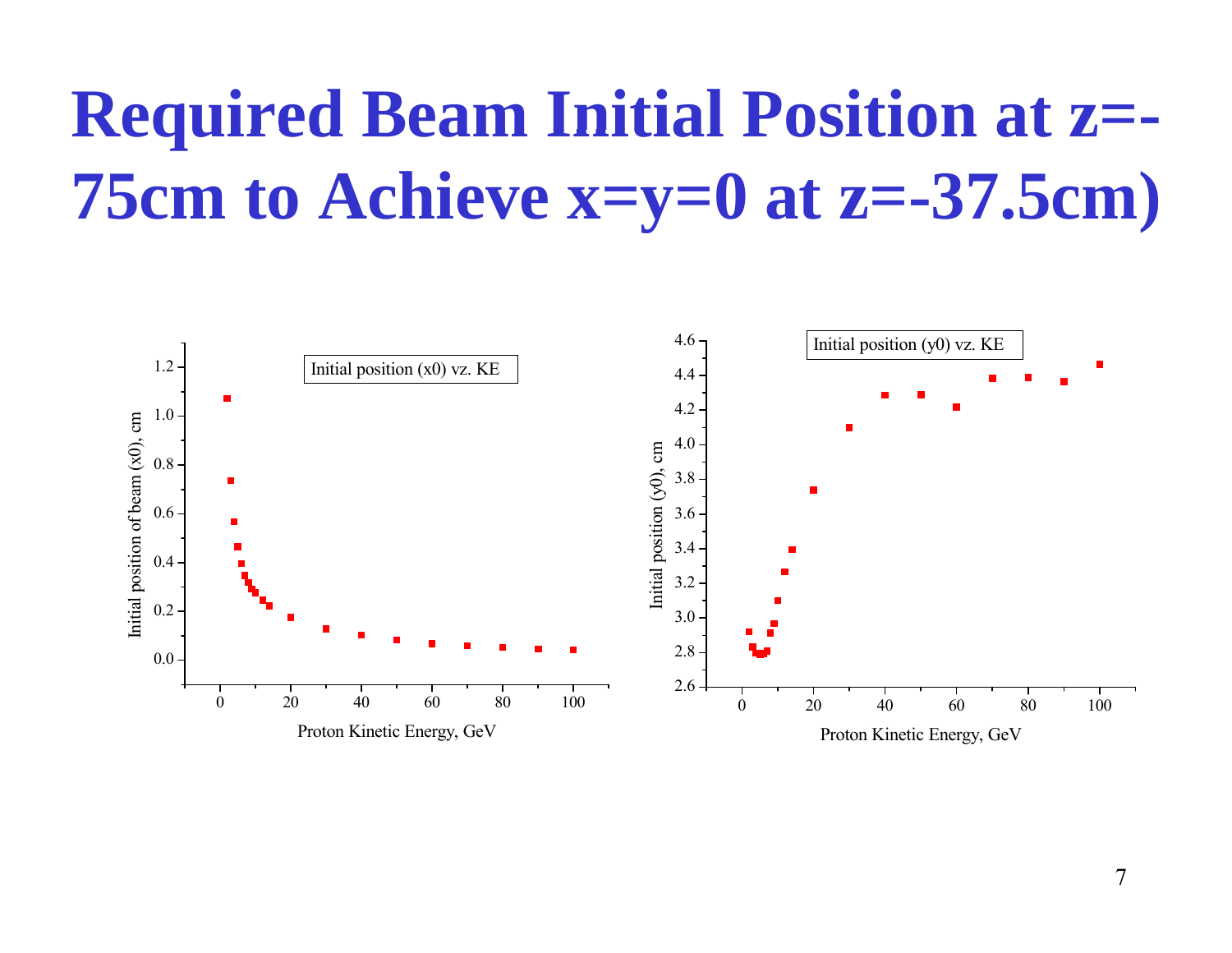### **Effect of Different Beam Initial Position**

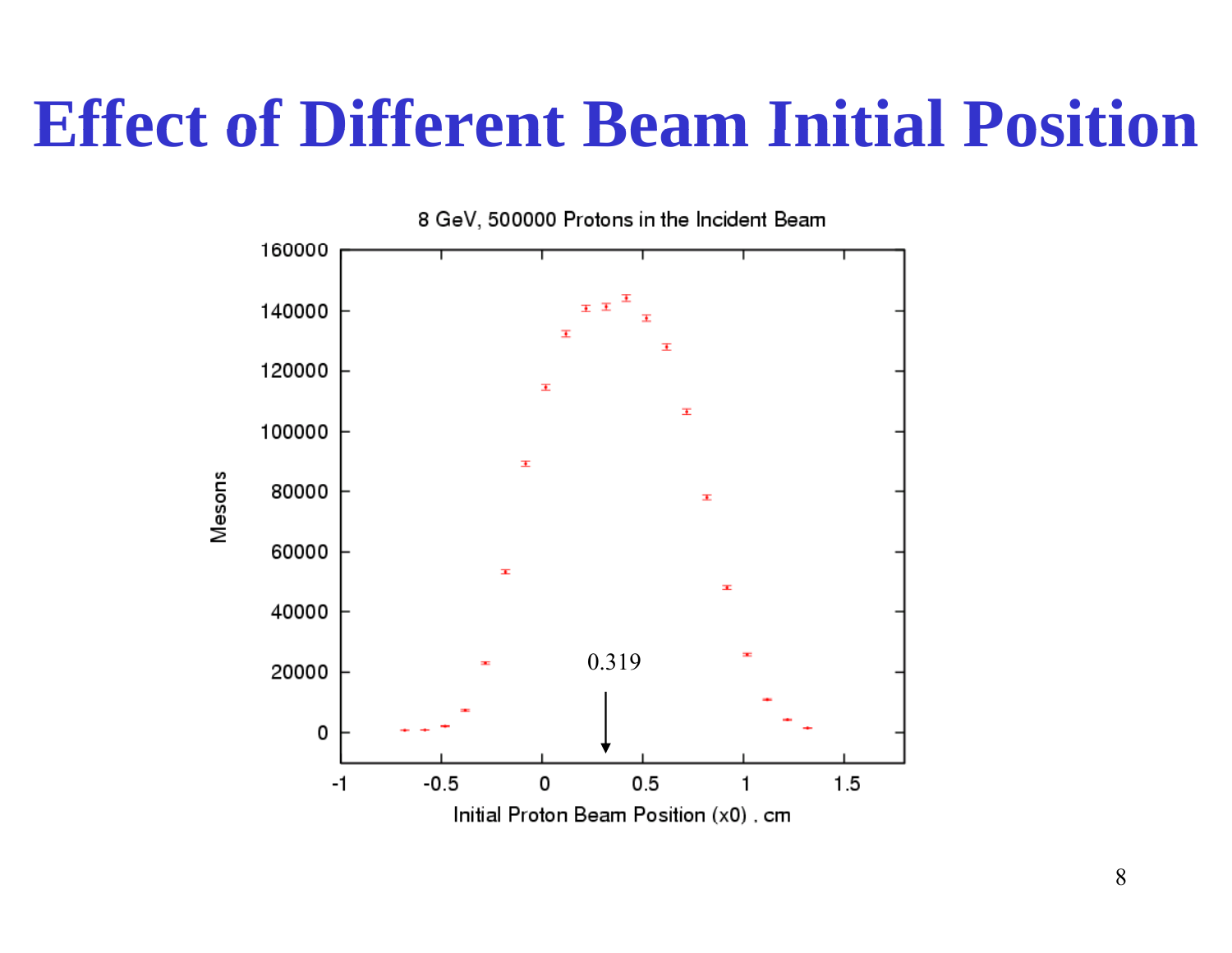# **Beam/Jet Crossing Angle at z= -75cm and z= 75cm -37 5cm .**



8GeV, 18.55mrad at z=-75cm and 27.05mrad at z=-37.5cm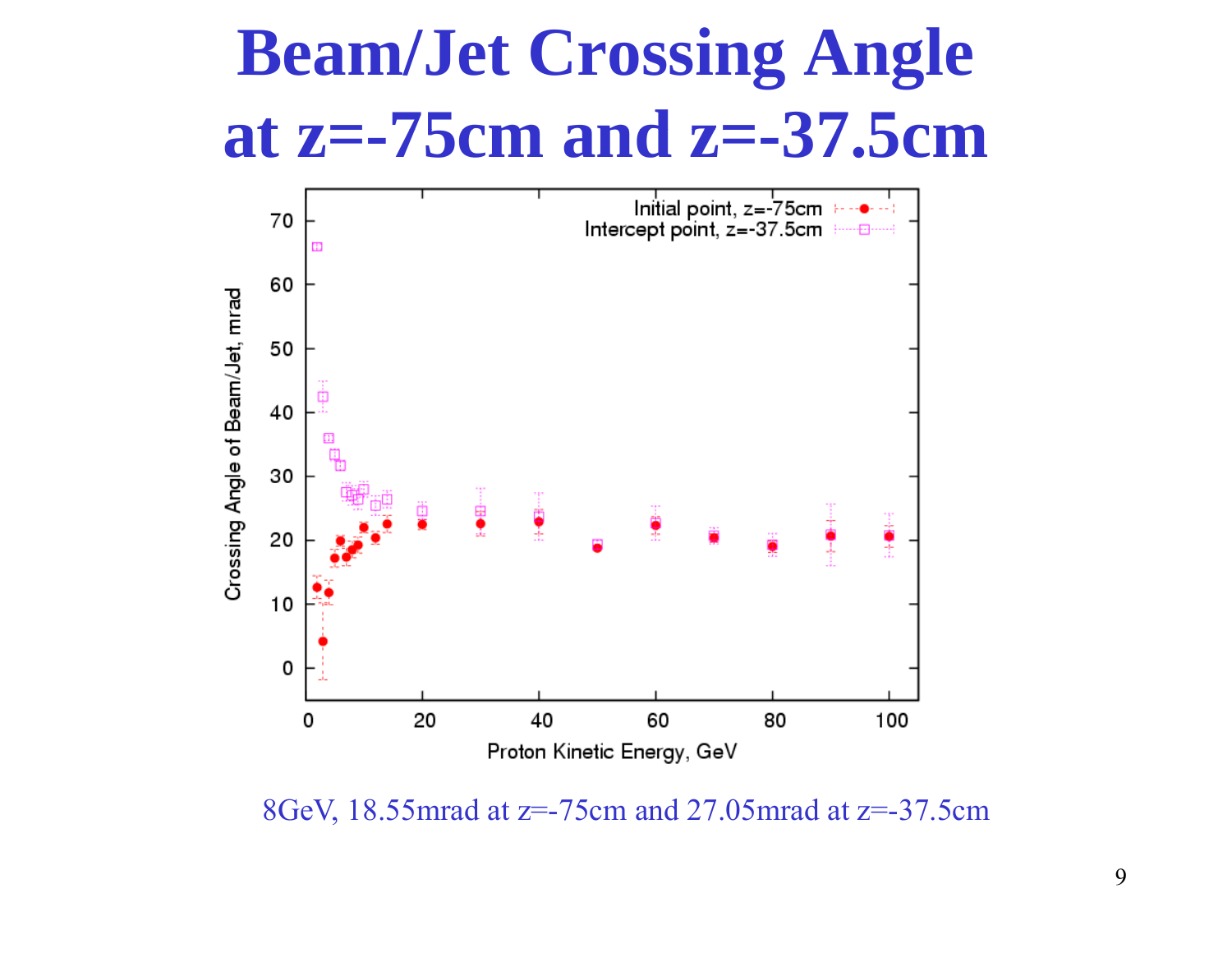# **Beam Path Length inside the Mercury Jet**



Nuclear interaction length for Hg is 14.58cm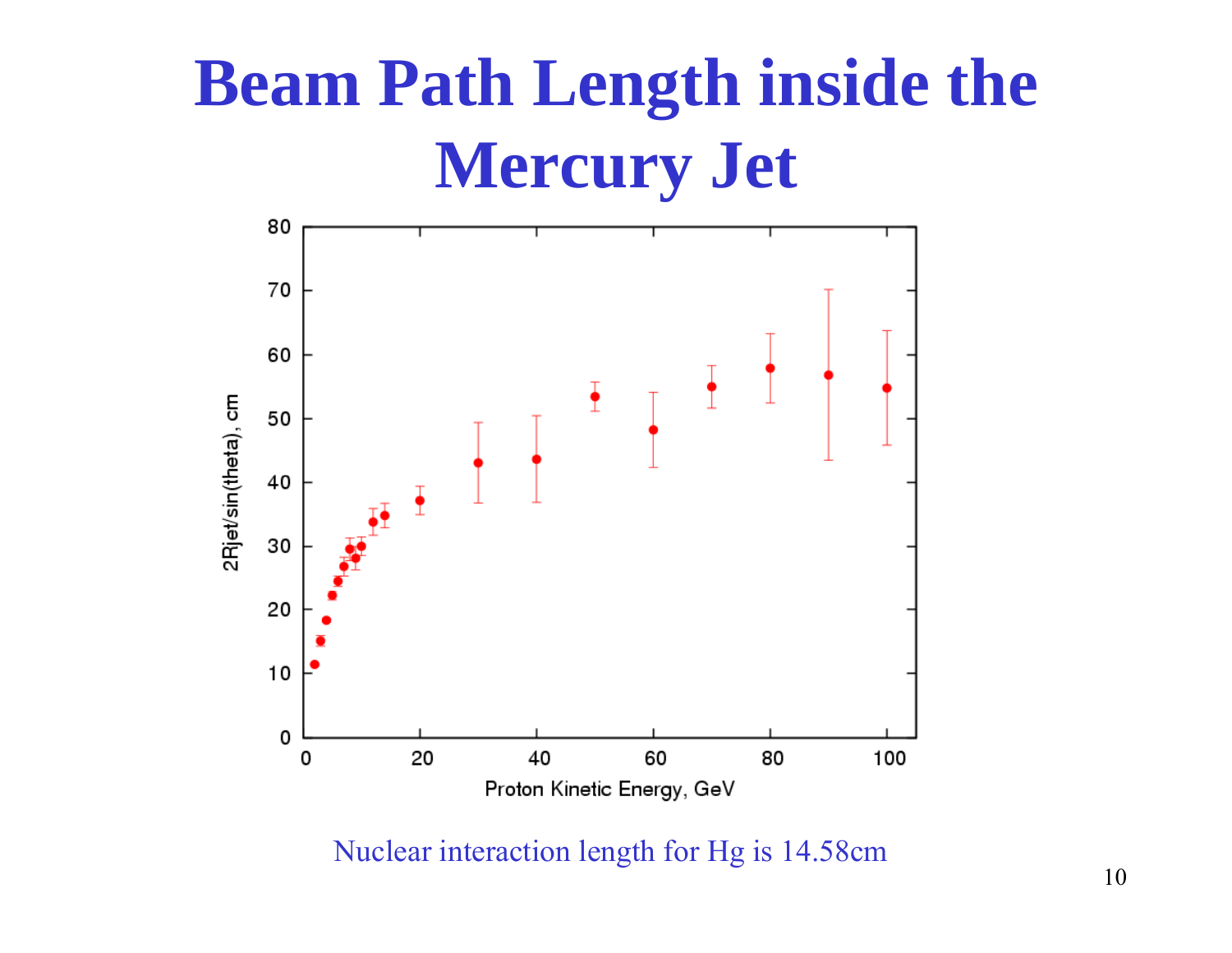$\triangleright$  8GeV,  $\theta_j = 96.68$ *mrad*,  $r_j = 0.4$ *cm*,  $\sigma_b = 0.3r_j$ 

- $\triangleright$  Roll angle( $\Phi$ ): Telling us what side of the jet the beam is on. (below:  $\Phi = \pi$ , up:  $\Phi = 0$ , left:  $\Phi = \pi/2$ , right:  $\Phi = 3\pi/2$
- ▶ Clearance: Telling us the extent of proton beam away from the Hg jet at  $z = -75$ cm.

$$
C = \frac{\sqrt{(x_0 - x_j)^2 + (y_0 - y_j)^2} - r_j}{\sigma_b}
$$

 $x_j=0, y_j=3.64cm. (x_0, y_0)$  is beam initial position.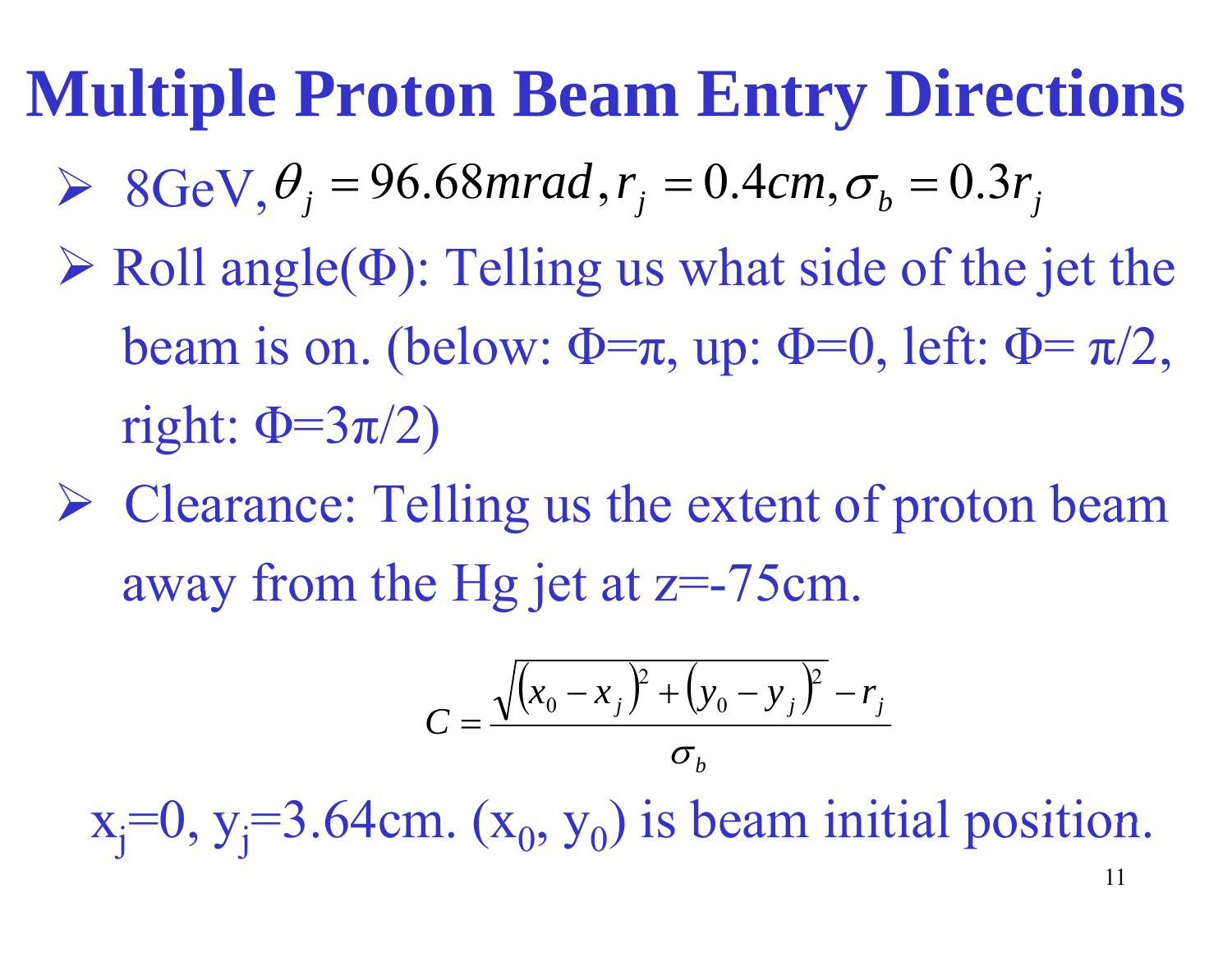The Required Beam Position at z=-75cm to Keep Same Crossing Angle and 24<sup>0</sup> Roll Angle Apart at z=-37.5cm

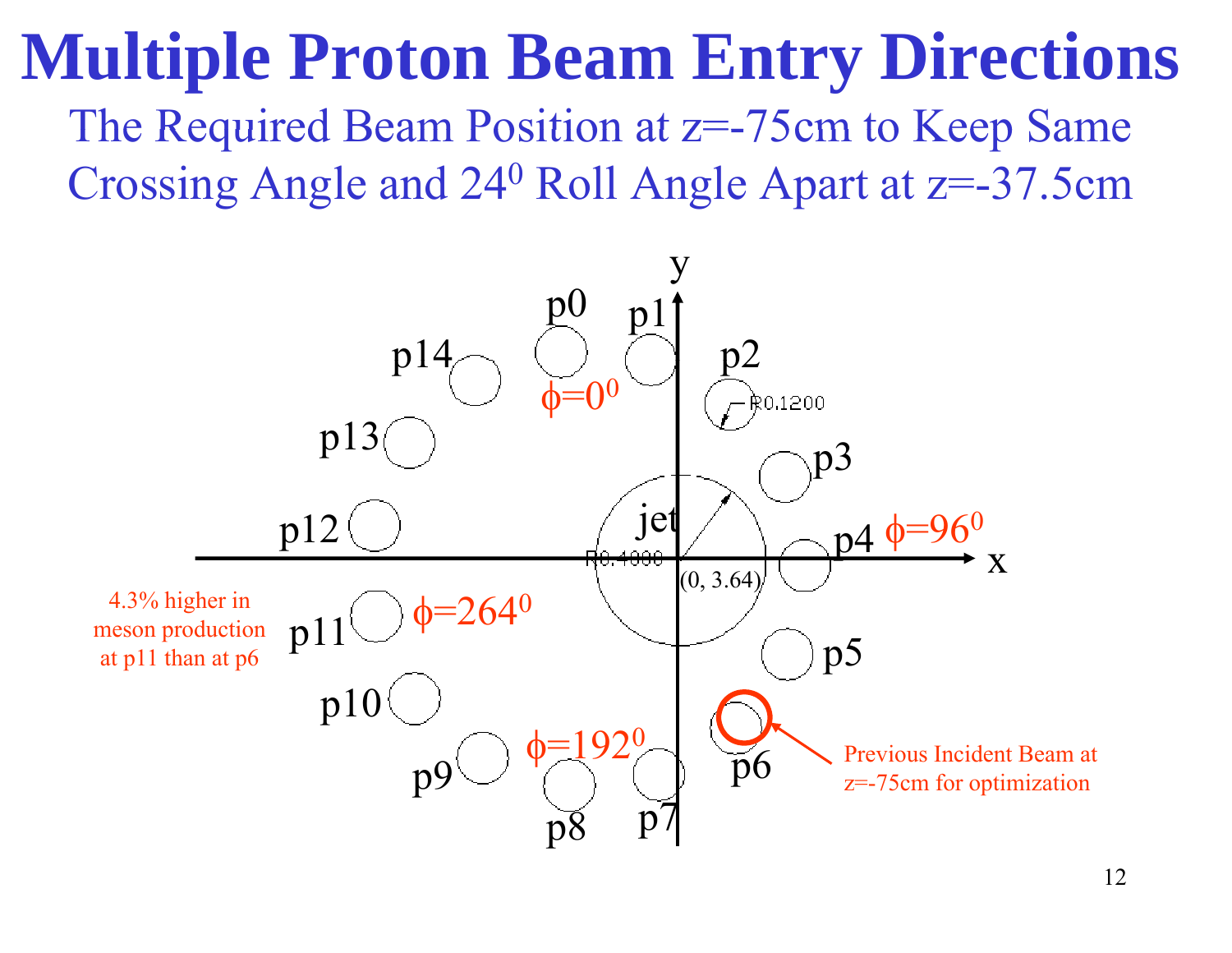x-y plot of proton relative to jet at different z

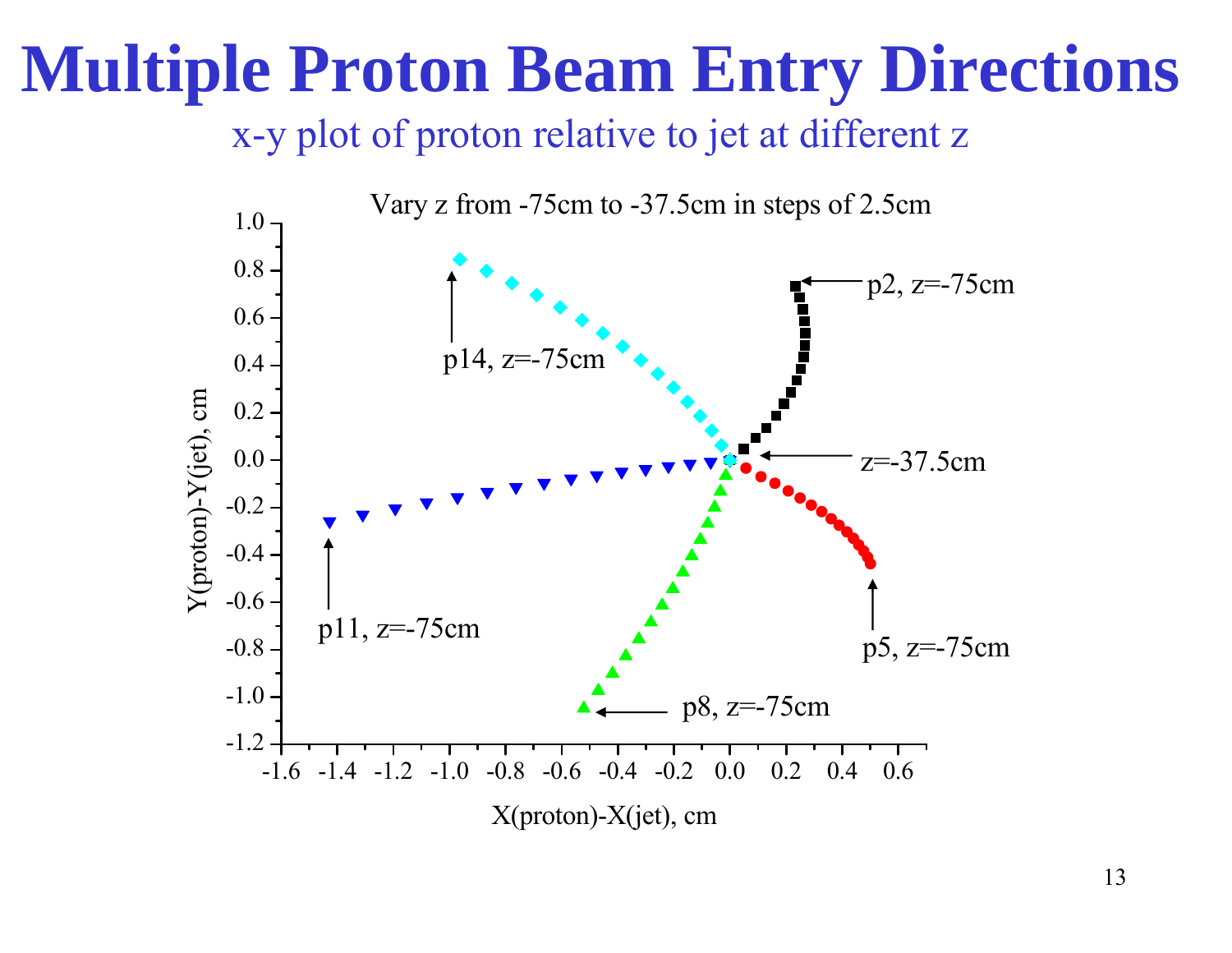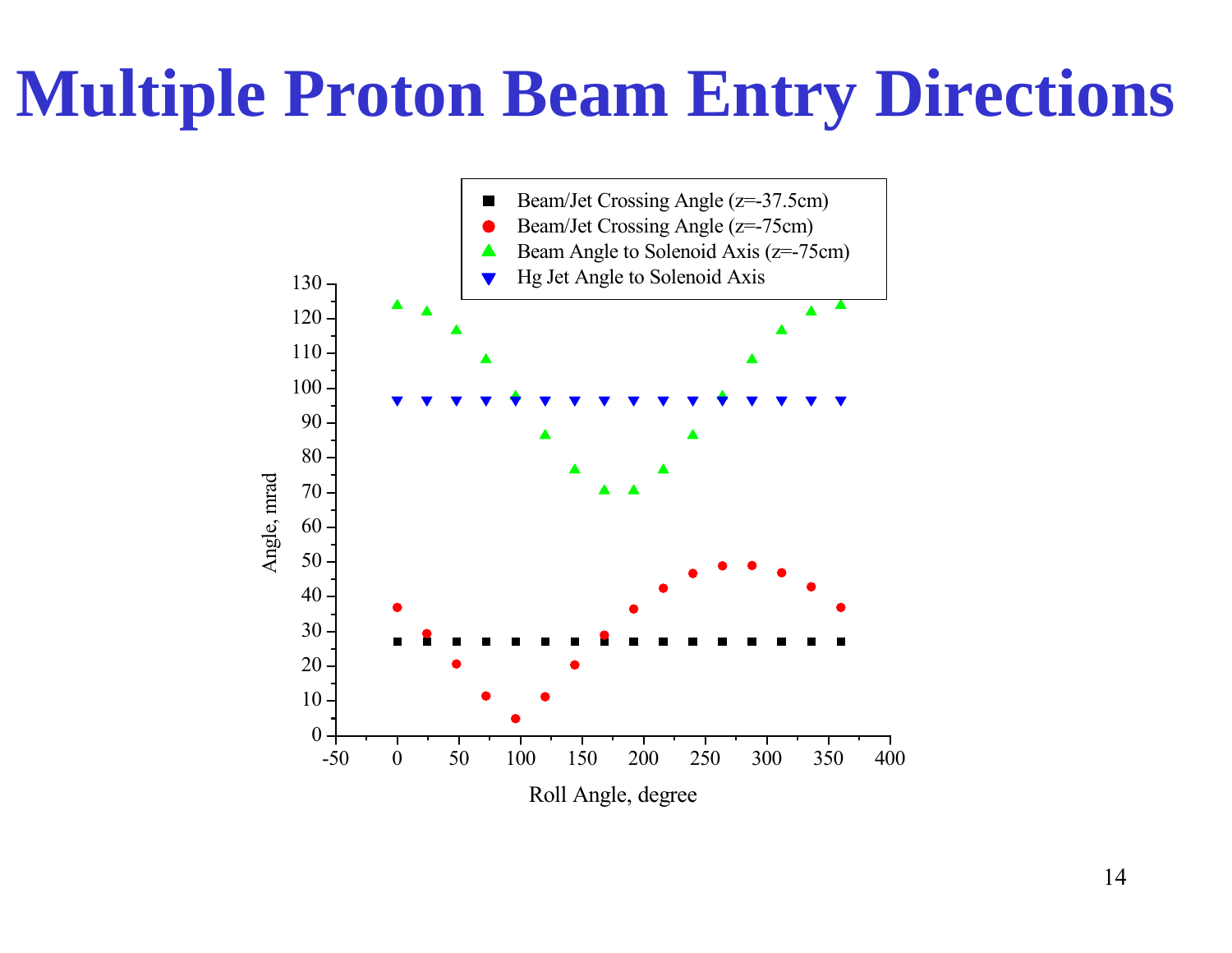#### **Multiple Proton Beam Entry Directions** Clearance at z=-75cm for Same Crossing Angle and 24 <sup>0</sup> Roll Angle apart at z=-37.5cm

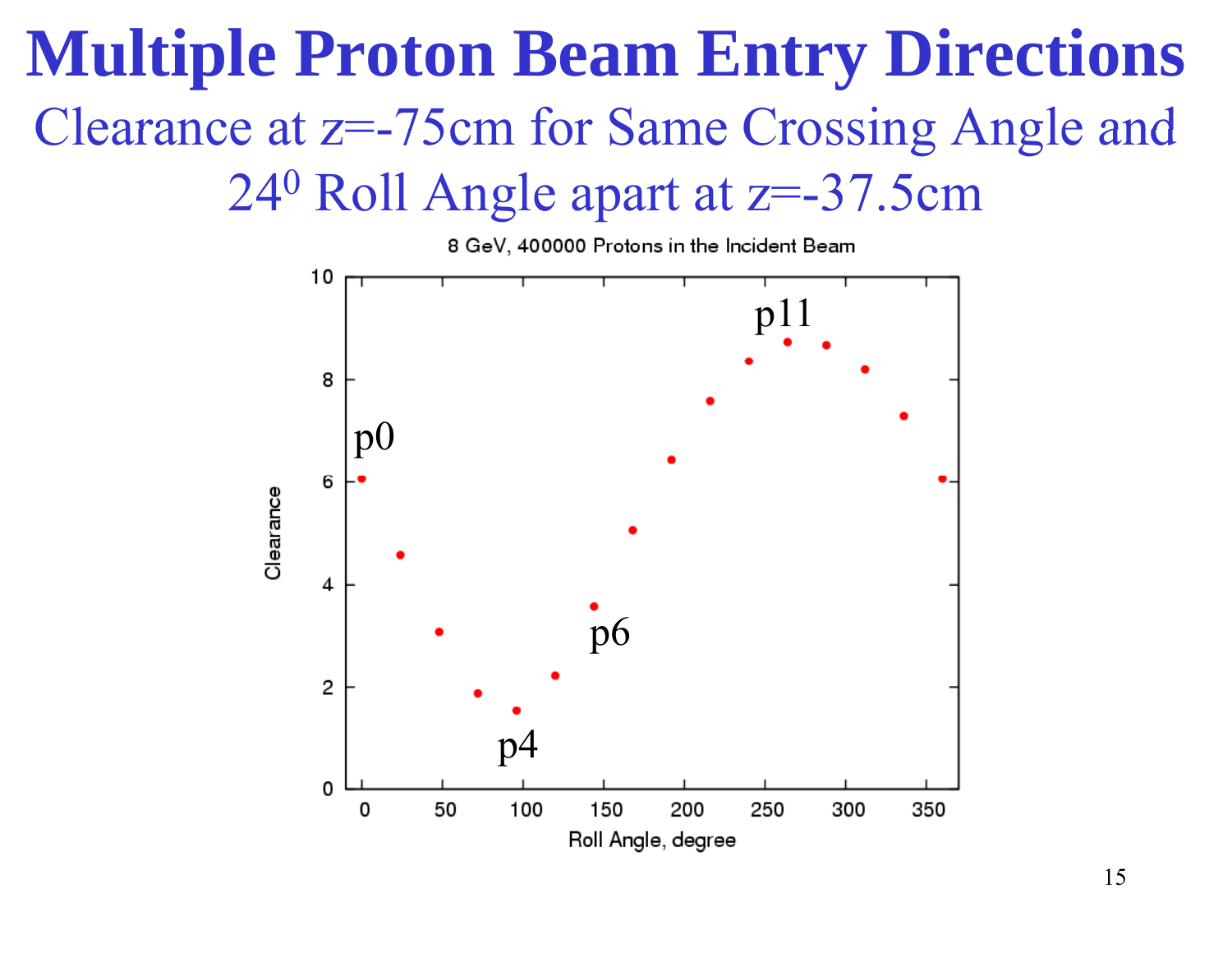#### **Multiple Proton Beam Entry Directions** Meson 40MeV<KE<180 MeV at 50m for Same Crossing Angle and 24 0 Roll Angle apart at z=-37.5cm

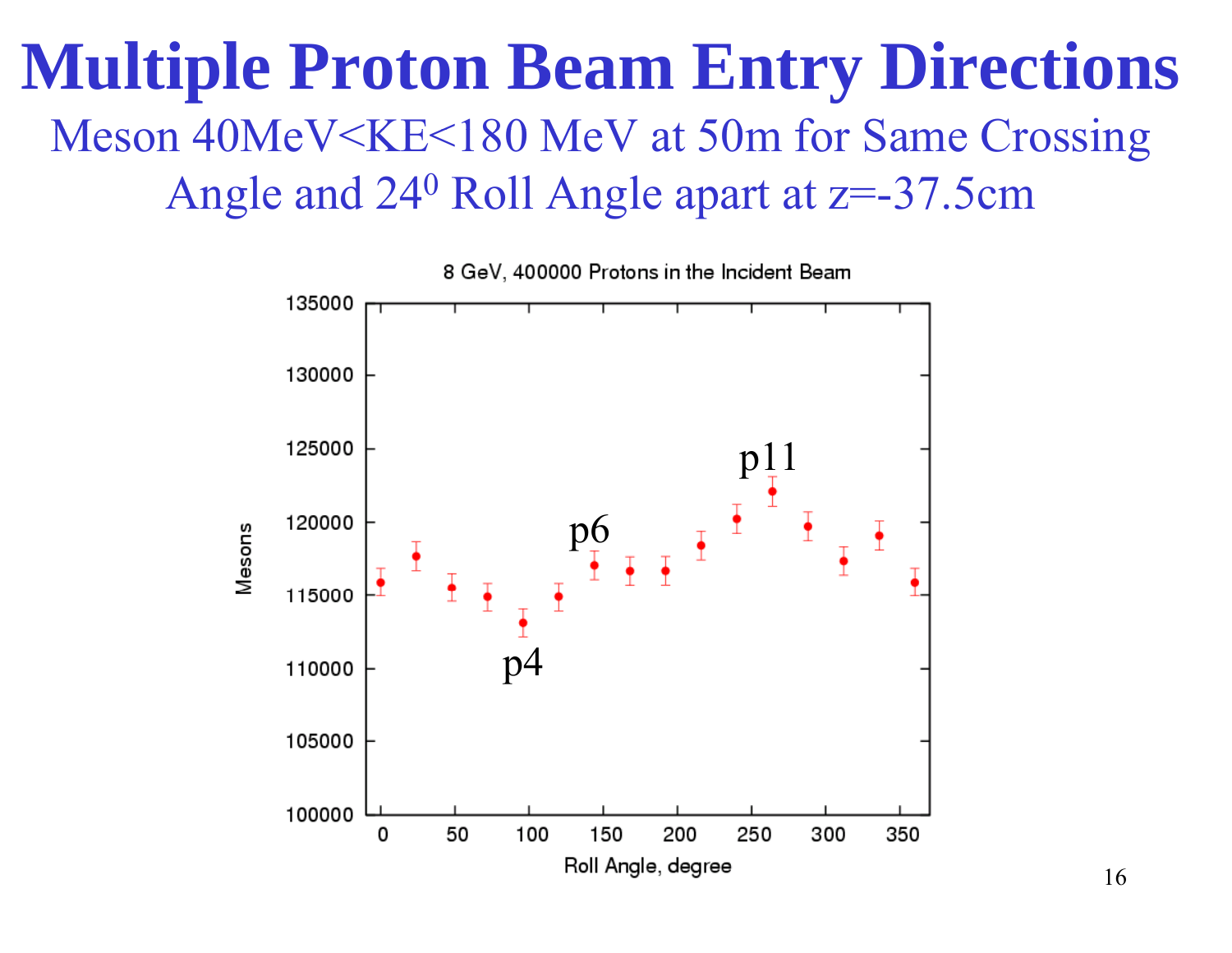## **Increasing Clearance of p4**

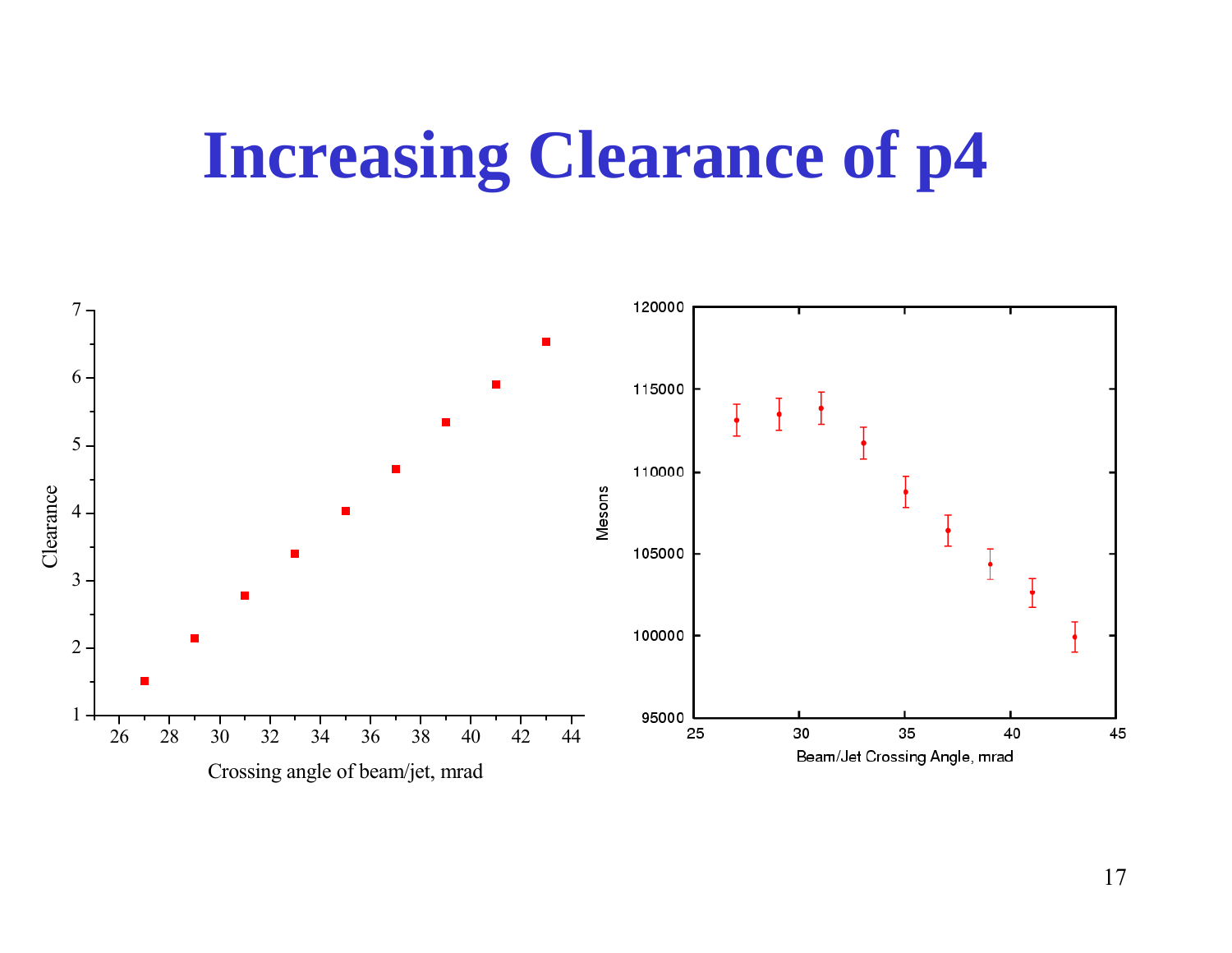# **Normalized Meson Production** (beam below jet)

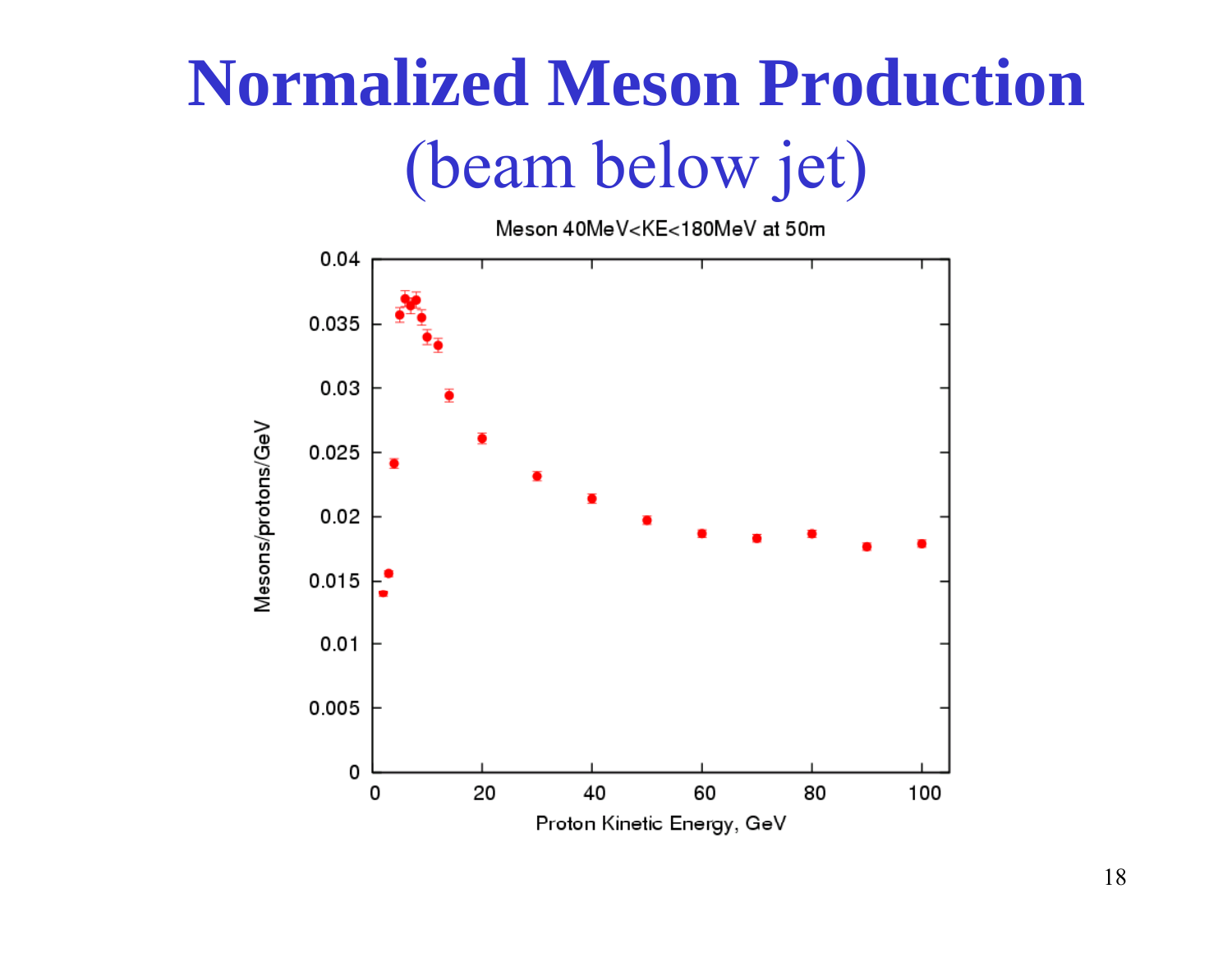## **Normalized Mesons at 50m**(beam below jet)



19